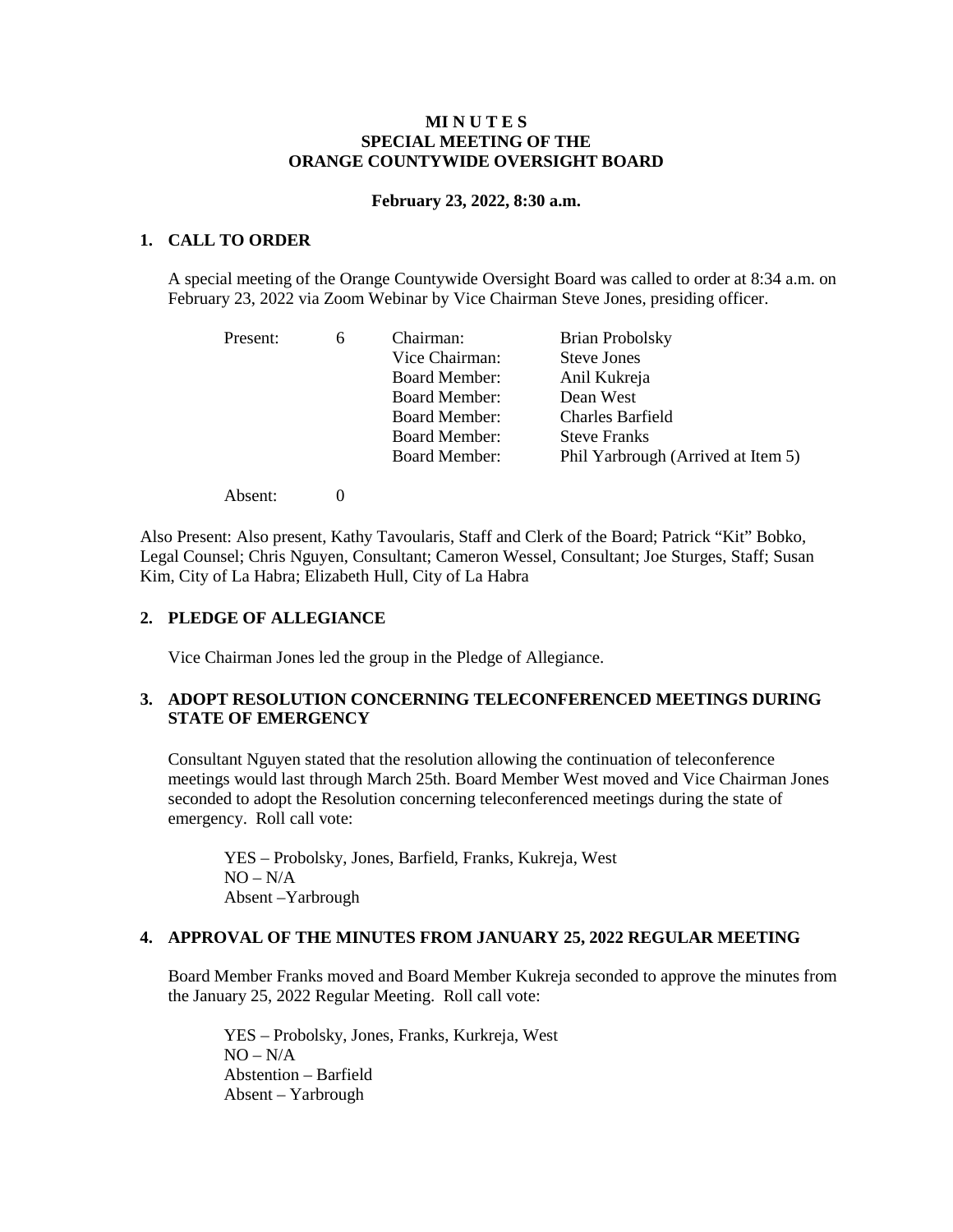## **5. CONTRACT RENEWAL FOR DYNAMIC STRATEGIES**

Board Member Yarbrough arrived at the start of this item.

Board Member Kukreja moved and Board Member Barfield seconded to renew the contract for consulting services to the Oversight Board by Dynamic Strategies. Roll call vote:

YES – Probolsky, Jones, Barfield, Franks, Kukreja, West, Yarbrough  $NO - N/A$ Absent –  $N/A$ 

## **6. UPDATE – LA HABRA SUCCESSOR AGENCY ASSET**

Consultant Nguyen stated that the La Habra City Council, acting as the board of the Successor Agency, met last night regarding the parking lot, and public information on the Successor Agency's direction was not available on the web site, but that La Habra staff were present.

La Habra Director of Community and Economic Development Susan Kim and Special Counsel Elizabeth Hull provided an update from the Successor Agency. They stated staff will be recommending that the La Habra Successor Agency transfer ownership of the parcel back to the City of La Habra. La Habra could bring the proposal to the City Council by March 21, 2022, in advance of the Oversight Board's next regular meeting in April.

Board Member West asked if redesignating the property's usage for government use would allow for the property to be able to be purchased back from the Successor Agency.

Elizabeth Hull stated the City could use it for parking without compensation for the Successor Agency.

Board Member West asked if the parking lot could be used for businesses with the usage redesignation.

Elizabeth Hull stated that it would be allowed to be used for public parking.

Chairman Probolsky asked for clarification on the definition of public in this case.

Susan Kim stated that it would be solely public parking according to the grant deed.

Board Member West noted that a revision would require an action item by the Oversight Board.

Chairman Probolsky asked if the City and the property owner could change the use limitations without action by the Oversight Board.

Elizabeth Hull stated that would be outside the zoning code.

Chairman Probolsky stated that he is concerned that the usage would change again later, allowing the land to be developed on.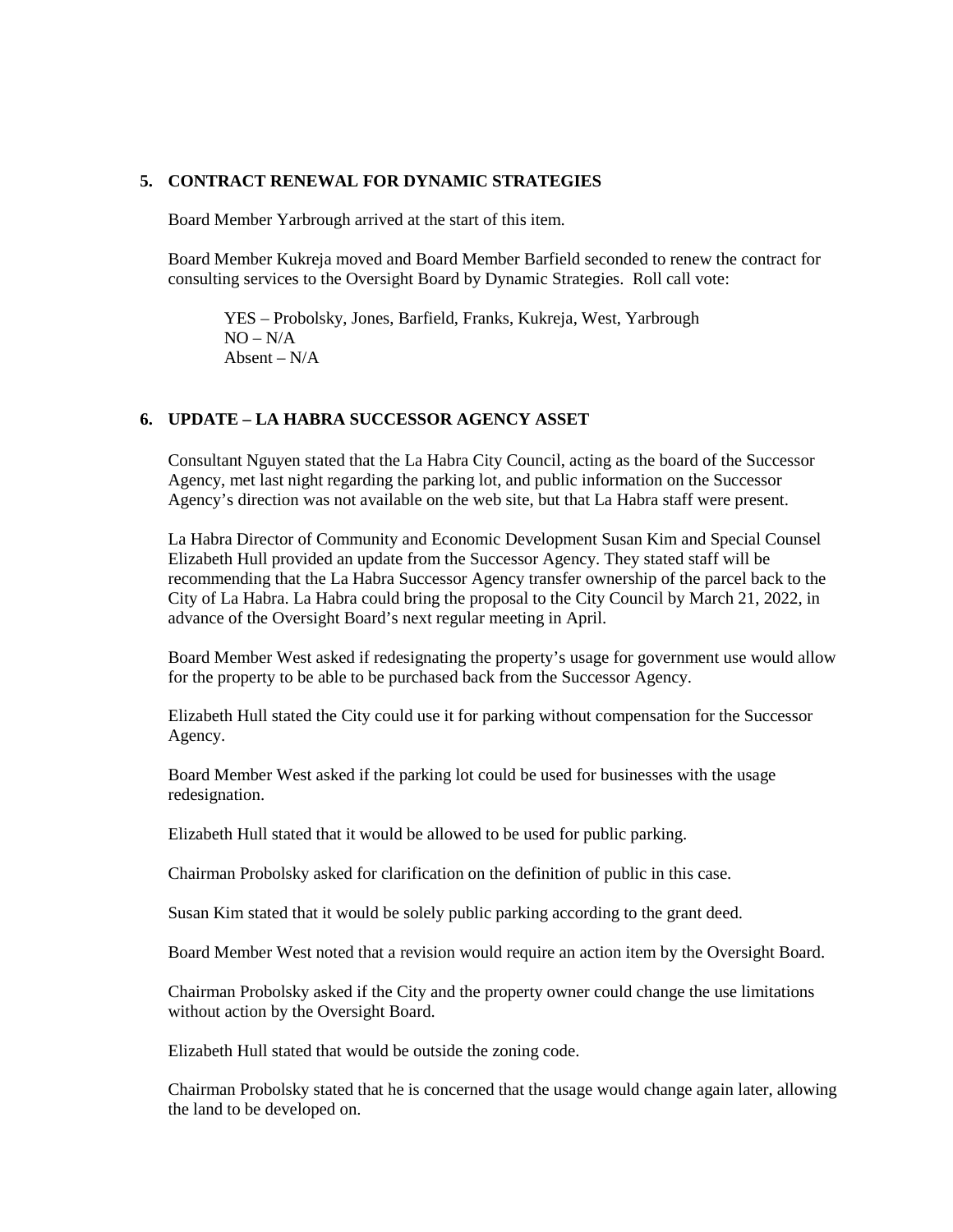Elizabeth Hull stated that the parking lot would need to remain as a parking lot as long as the shopping center adjacent to it exists.

Board Member Yarbrough stated that the City of La Habra sold the property to the redevelopment agency in 1990 for \$2.5 million. If the City is not willing to purchase the property back, then he would like to see it sold to the highest bidder. He asked if the City is interested in purchasing the property back.

Susan Kim stated that the City of La Habra is looking to transfer the property from the Successor Agency to the City without purchasing it.

Board Member Yarbrough repeated that he would like to see the property sold to the highest bidder.

Chairman Probolsky stated that since the City Council had taken some action on the property in closed session the night prior with plans to take further action in a future open session, he would be willing to wait to see what they bring to the Oversight Board in April.

Board Member Yarbrough pointed out that the City has done nothing for years on the parcel and taken no action.

Board Member West clarified there is no action item on this property today.

Board Member Franks stated he would like to obtain the Oversight Board Counsel's legal opinion about the Oversight Board's options on how to intervene on the property.

## **COMMENTS & ADJOURNMENT**:

### PUBLIC COMMENTS:

*None.*

#### STAFF COMMENTS:

Consultant Nguyen reminded the Board that each Board Member's Form 700 is due on April 1st, and should be submitted electronically via an individualized link which had been emailed to the Board Members. He further added that the next regular meeting is April 19, 2022, however a special meeting may be required by March 25, 2022 if the Oversight Board will be meeting remotely in April.

#### BOARD COMMENTS:

Board Member Kukreja commented on his desire to receive clarity from the La Habra Successor Agency concerning the parking lot.

Vice Chairman Jones stated his preference that the next meeting take place remotely.

Chairman Probolsky stated his support of remote meetings, but does not find that feasible after the California State of Emergency is lifted.